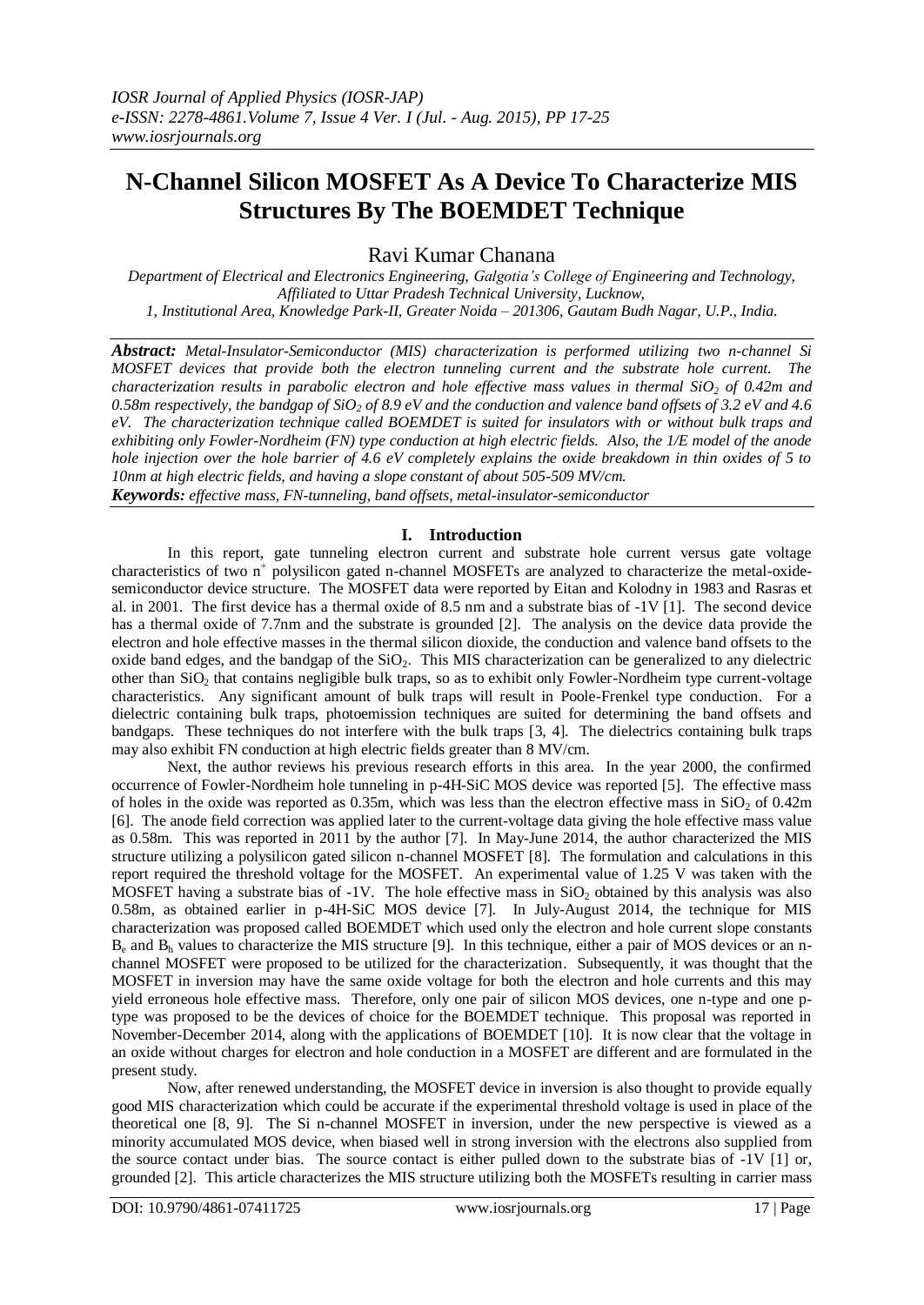values in  $SiO<sub>2</sub>$ , band offsets and  $SiO<sub>2</sub>$  bandgap values. To an accuracy of one decimal place for the band offsets and bandgap of  $SiO<sub>2</sub>$  and two decimal places for the carrier masses in  $SiO<sub>2</sub>$ , these values are same as reported earlier [6-9]. It thus confirms the validity of the MOSFET model for MIS characterization. It incorporates new result on the grounded MOSFET and a refined analysis of the voltage correction factor.

# **II. Theory:**

Fowler-Nordheim (FN) electron and hole tunneling has been observed in Si and SiC MOS devices and in organic light emitting diodes [5-6, 11-12]. The FN equation models the current-voltage characteristics across a MOS device at high fields. It is given by the classical equation [13]:

$$
\frac{J}{E^2} = A \exp\left(\frac{-B}{E}\right) \dots (1);
$$

where J is the current density across the MOS device in  $A/cm^2$ , E is the oxide electric field in V/cm, and the preexponent A and the slope constant B are given by:

$$
A = \frac{e^{3}m}{16\pi^{2}\hbar m_{ox}\phi_{0}} \dots (2)
$$
  
\n
$$
A = 1.54x10^{-6} \frac{m}{m_{ox}} \frac{1}{\phi_{0}} \dots (A/V^{2})
$$
  
\n
$$
B = \frac{4}{3} \frac{(2m_{ox})^{1/2}}{e\hbar} \phi_{0}^{3/2} \dots (3)
$$
  
\n
$$
B = 6.83x10^{7} \left(\frac{m_{ox}}{m}\right)^{1/2} \phi_{0}^{3/2} \dots (V/cm)
$$

In A and B constants, e is the electronic charge, m is the free electron mass,  $m_{ox}$  is the electron or hole mass in the oxide,  $2\pi\hbar$  is Planck's constant and  $\phi_0$  is the electron or hole barrier height expressed in electron volts. A plot of  $ln(J/E^2)$  versus 1/E, called an FN plot, gives the value of the slope constant B, from which  $(m_{\alpha} / m)^{1/2} \phi_0^{3/2}$  $\overline{0}$  $m_{ox}/m$ <sup> $1/2$ </sup>  $\phi_0$ <sup>3/2</sup> product can be obtained. Then, with a known effective mass,  $\phi_0$  can be calculated, and with a known  $\phi_0$ , the effective mass in the oxide can be calculated. The slope constant B is very sensitive to the oxide field as it is in the exponential and therefore precise determination of the oxide field is absolutely critical in the evaluation of the tunneling parameters. The  $ln(J/E<sup>2</sup>)$  term is relatively much less sensitive to the oxide field as it is in the natural logarithm. The slope constant B can be independently used to determine the carrier effective masses, band offsets at the insulator-semiconductor surface and the insulator bandgap, without the knowledge of band offsets from photoemission spectroscopic measurements. This however is possible on the silicon substrate, where the grown or deposited dielectric film forms an abrupt interface and the intrinsic Fermi level of silicon lies very near the middle of its bandgap after the growth or deposition of the film due to negligible intrinsic defects in the silicon substrate. The slope constants for electron current  $B_e$ , and for the hole current  $B<sub>h</sub>$ , can be obtained from the current-voltage characteristics of an n-channel MOSFET. Fig. 1 presents a n + polysilicon gated n-channel MOSFET device in inversion with grounded substrate.

## **A. Oxide voltage formulation in a polysilicon gated n-channel MOSFET**

An n-channel MOSFET device in inversion requires the threshold voltage  $V_T$  as the positive charge on the gate terminal of the MOSFET to basically invert the channel with electrons and thus form a parallel plate capacitor with the gate as the anode and the channel as the cathode. This positive charge can be assumed to reside at the gate separate from the applied voltage Vg across the capacitor. Now, if Vg is a voltage applied at the gate anode, then this positive charge will enhance the field at the cathode for electron tunneling. So, in an oxide without charges, the gate voltage should be reduced by  $V_T$ , so that with charges the gate voltage is  $V_T$ .  $+ V_T$  equal to Vg which is same as in an ideal oxide. Thus the gate voltage for electron tunneling from the cathode in an oxide without charges is  $Vg-V_T$ . The positive charge  $V_T$  reduces the field at the anode for hole conduction, Thus in an oxide without charges, the gate voltage should be enhanced to  $Vg + V_T$ , so that the gate voltage with charges is equal to  $Vg+V_T - V_T$  equal to Vg, same as in an ideal oxide. Thus the gate voltage for hole injection and conduction from the anode in an oxide without charges should be  $Vg + V_T$ . The effect of the charges is elaborated in the author's earlier discussions [7, 10]. Based on the above explanation, the oxide voltage for gate tunneling electron current and substrate hole current for an oxide without charges is formulated next.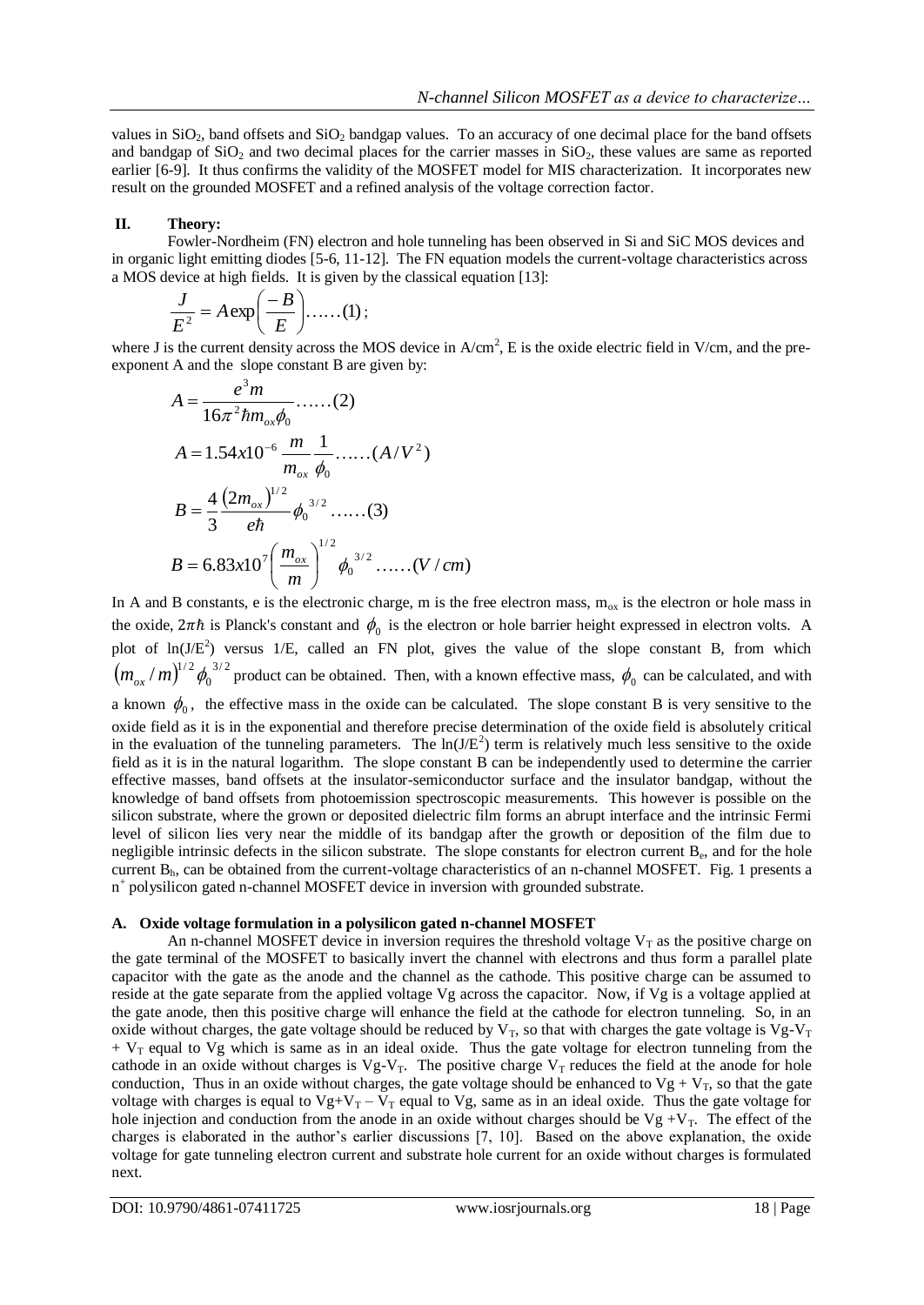

**Fig.1. Energy band diagram of a n-channel Si MOSFET device in inversion.**

In an ideal MOS diode, if the applied voltage across the diode is V, then  $-Q_d/C_i$  is the voltage across the oxide [14]. For an n-channel MOSFET  $Q_d$  is negative, giving a positive voltage across the oxide insulator. The threshold voltage for strong inversion,  $V_T$  for a practical MOS device is expressed as:

$$
V_T = \varphi_{ms} - \left(\frac{Q_i}{C_i}\right) - \left(\frac{Q_d}{C_i}\right) + V_{\text{sinv}}
$$
(4)  
where,  $\varphi_{ms}$  is the metal-semiconductor work function difference,  $Q_i$  is the oxide insulator charge density,  $C_i$  is  
the oxide insulator capacitance per unit area,  $Q_d$  is the depletion charge density in the semiconductor, and  $V_{\text{sinv}}$  is  
twice the bulk potential in the semiconductor at which strong inversion occurs for the MOS device. For an  
applied voltage  $V_T$  across the MOS device, ideally  $-Q_d/C_i$  will fall across the oxide. So, the voltage across the  
oxide  $-Q_d/C_i$  can be expressed as:  
 $V_{ox} = V_T - V_{fb} - V_{\text{sinv}}$  (5)

Where  $V_{fb} = \varphi_{ms} - (Q_i/C_i)$  is the flatband voltage. Next, if the applied voltage is  $V - V_{sb}$ , then the expression for the oxide voltage becomes:

$$
V_{ox} = V - V_{sb} - V_{fb} - V_{sinv} - V_{poly} + \frac{Q_{inv}}{C_i}.
$$
 (6)

Here,  $V_{sb}$  is the reverse bias applied to the substrate of a MOSFET. It is used to control the threshold voltage in a MOSFET,  $V_{poly}$  is the polysilicon depletion potential that can increase to 0.97V equal to its bandgap, when the MOSFET is biased well into strong inversion [15], and is more appropriately placed in the expression for  $V_{ox}$  instead of  $V_T$  because polysilicon depletion increases at higher applied voltages. The value of 0.97 V is derived from the fact that there is a 150meV band gap narrowing in 5 x  $10^{19}$ /cm<sup>3</sup> doped Si [16], and assuming that Si and polysilicon have the same band gap of 1.12 eV.  $Q_{\text{in}}/C_i$  is the potential drop in the electron inversion layer in MOSFET. When the MOSFET is biased well into strong inversion, the centroid of the inversion layer can be as much as 100nm, and the potential drop in the inversion layer can be calculated to be lower than 0.05V [17]. This is small and can be ignored, although it brings a small uncertainty in the oxide voltage formula. For an n+ polysillicon gated n-channel MOSFET biased well into inversion, the applied voltage V between the gate anode and substrate cathode is positive, giving positive voltage drops  $V_{ox}$ ,  $V_{sinv}$  and  $V_{poly}$ .  $V_{sb}$  and  $V_{fb}$  are negative in the  $V_{ox}$  expression and  $Q_{inv}$  is negative due to electrons as the inversion charge. Also,  $V_T$  is positive and  $Q_d$  is negative with  $Q_d$  being modified due to the application of  $V_{sb}$ . From the initial explanation for the gate voltage across the MOSFET for electron and hole conduction, the oxide voltage for gate electron tunneling is given as above and the oxide voltage for hole injection and conduction from the anode can be written as:

$$
V_{ox} = V - V_{sb} + V_{fb} + V_{sinv} + V_{poly} - \frac{Q_{inv}}{C_i}.
$$
 (7)

From equation (4),  $(V_{fb} + V_{\text{sinv}})$  is replaced by  $(V_T + Q_d/C_i)$ . This is considered so that the experimental threshold voltage value determined from the linear extrapolation technique of the  $I_D-V_{GS}$  curve at small  $V_{DS}$  of 20 to 50 mV in the linear region of the MOSFET channel, can be utilized to find the oxide voltage for higher accuracy. In a review article on threshold voltage determination techniques, eleven different techniques including the above are discussed with six out of eleven techniques yielding the same threshold voltage in the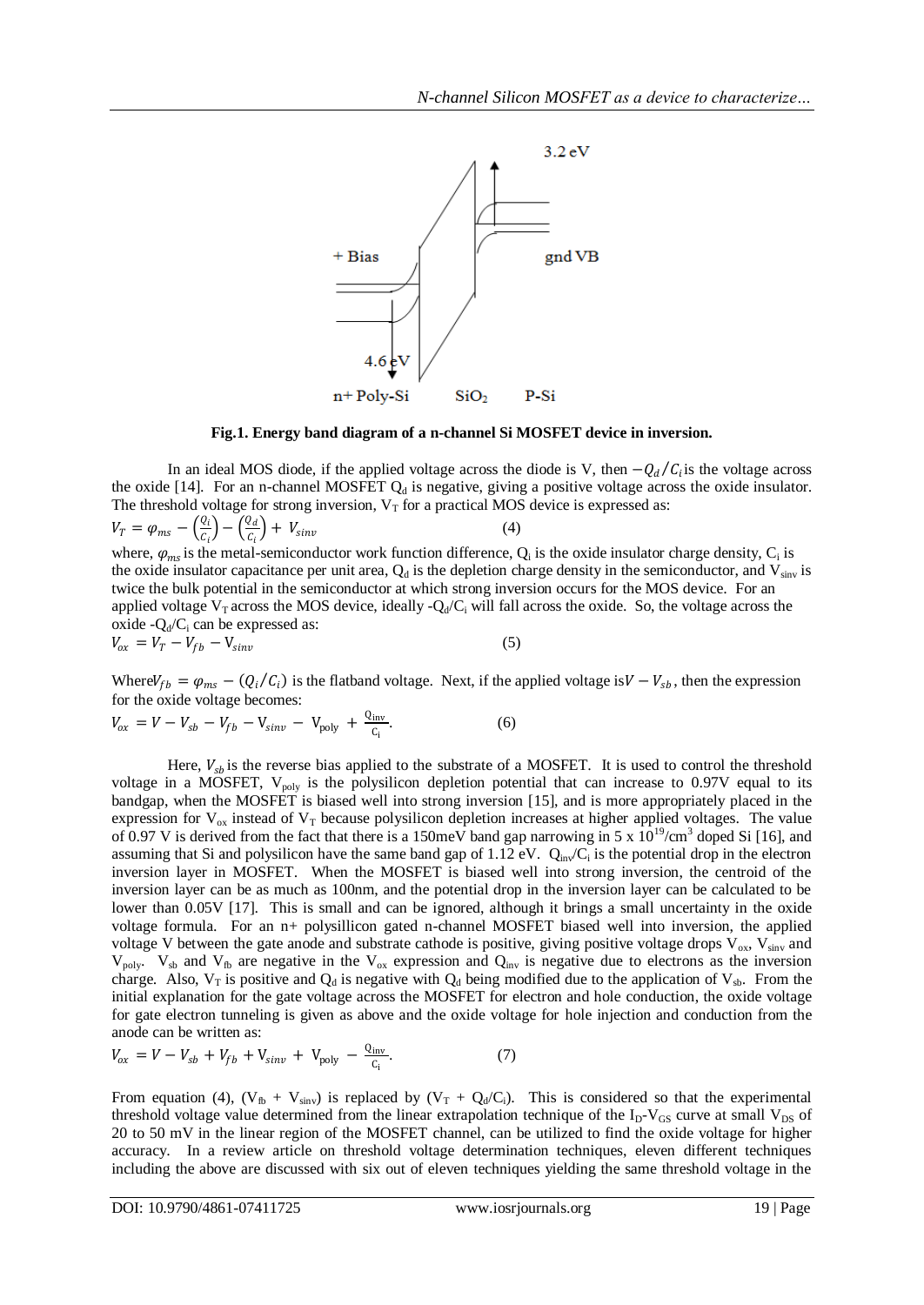studied long-channel MOSFET [18]. It has been shown in the author's previous work, that the experimentally determined  $V_T$  by the above technique gives precise results of carrier masses [8, 9]. The above modification and ignoring  $Q_{\text{in}}/C_i$  will change the equations (6) and (7) for the oxide voltage as below:

$$
V_{ox} = V - V_{sb} - V_T - \frac{Q_d}{C_i} - V_{poly}.
$$
 (8)

$$
V_{ox} = V - V_{sb} + V_{T} + \frac{Q_{d}}{C_{i}} + V_{poly}.
$$
 (9)

By considering  $V_{\text{poly}}$  to be part of the threshold voltage equation (4), particularly for thin oxides of 5 to 10nm as in the author's previous study [8, 9], the equations (8) and (9) reduce to the author's previous formulation [8, 9], keeping in view that the  $V_T$  for a n<sup>+</sup> polysilicon gated n-channel MOSFET is positive and  $Q_d$ is negative. Now, for a particular technology  $V_{sb}$  may or may not be employed.  $V_{fb}$  depends mainly on the metal-semiconductor work function difference in the silicon technology as  $Q_i$  charge density is low.  $V_{\text{sinv}}$ depends on the doping concentration of the p-well which is  $10^{18}/\text{cm}^3$  for the twin tub Si CMOS technology [19]. The V<sub>poly</sub> will exist only in case of polysilicon gates and will be absent for a metal gated MOSFET device. The electron tunneling across the oxide is represented by the gate current in the n-channel MOSFET. The substrate hole current in the n-channel MOSFET is believed to be due to the back injection of hot holes from the polysilicon anode having the hole barrier of 4.6eV from the valence band of the polysilicon anode to the oxide valence band [20]. Once the hot holes come into the valence band over the barrier, the hole current follows the exp (-B/E) dependence of the FN tunneling equation (1) through the oxide.

#### **B. Modification of the FN slope constant equations for devices on silicon**

It has been observed from a recent report of Ultraviolet photoemission and Inverse photoemission spectroscopic experiments on 2nm dry thermal  $SiO<sub>2</sub>$  [4], that the conduction and valence band offsets from the intrinsic silicon Fermi level are 3.8 eV and 5.1 eV respectively, and the bandgap of  $SiO<sub>2</sub>$  is 8.9 eV [4, 21]. Taking the ratios of these values as  $3.8/8.9$  and  $5.1/8.9$  gives the electron and hole effective masses in the  $SiO<sub>2</sub>$ of 0.427m and 0.573m respectively. Within the experimental error of  $\pm$ 0.1 eV in the measurements of band offsets, the masses can be valued as 0.42m and 0.58m as reported earlier [7]. This ratio describes the ratio of the photo-emitted electron or hole kinetic energies during photoemission into the oxide conduction and valence  $\overline{\phantom{a}}$ 

bands as 
$$
\frac{0.5m_{ox,e}v^2}{0.5(m_{ox,e}+m_{ox,h})v^2}
$$
 which equals  $\frac{m_{ox,e}}{m}$ , thus giving the ratio of electron effective mass to the

sum of electron and hole effective masses. Here,  $v$  is the drift velocity of the electron or hole in the oxide. The sum of the electron and hole effective masses equals the free electron mass for the amorphous insulators and therefore the band offsets to insulator bandgap ratio equals the relative carrier effective masses.

Thus, the relative electron and hole effective masses 
$$
\frac{m_{ox,e}}{m}
$$
 and  $\frac{m_{ox,h}}{m}$  can be written as  $\frac{(\phi_e + 0.55)}{E_g}$  and

$$
\frac{(\phi_h + 0.57)}{E_g}
$$
 when the insulator is grown or deposited on Si<100> or Si<111> surface. Here,  $\phi_e$  is the

electron band offset from silicon conduction band to oxide conduction band and  $\phi_h$  is the hole band offset from the silicon valence band to insulator valence band and 0.55 and 0.57 eV are added respectively to coincide the band offsets from the intrinsic Fermi level of silicon. The intrinsic Fermi level  $E_i$  of silicon is given by:

$$
E_i = \frac{E_c + E_v}{2} + \frac{kT}{2} \ln \left[ \frac{N_v}{N_c} \right] \dots (10)
$$

where  $E_c$  is the bottom of the conduction band,  $E_v$  is the top of the valence band,  $N_c$  is the effective density of states in the conduction band, and  $N_v$  is the effective density of states in the valence band.  $N_c$  for silicon equals 2.8 x  $10^{19}$ /cm<sup>3</sup> and N<sub>v</sub> equals 1.04 x  $10^{19}$ /cm<sup>3</sup> at 300K temperature [22]. Evaluating the above equation gives the position of intrinsic Fermi level of silicon about 0.01 eV above the middle of the silicon bandgap. Thus 0.55 eV is added to  $\phi_e$  and 0.57 eV is added to  $\phi_h$  for the conduction and valence band offsets from the intrinsic Fermi level of silicon. If  $B_e$  and  $B_h$  are the electron and hole tunneling slope constants, then the slope constant equations can be written as below: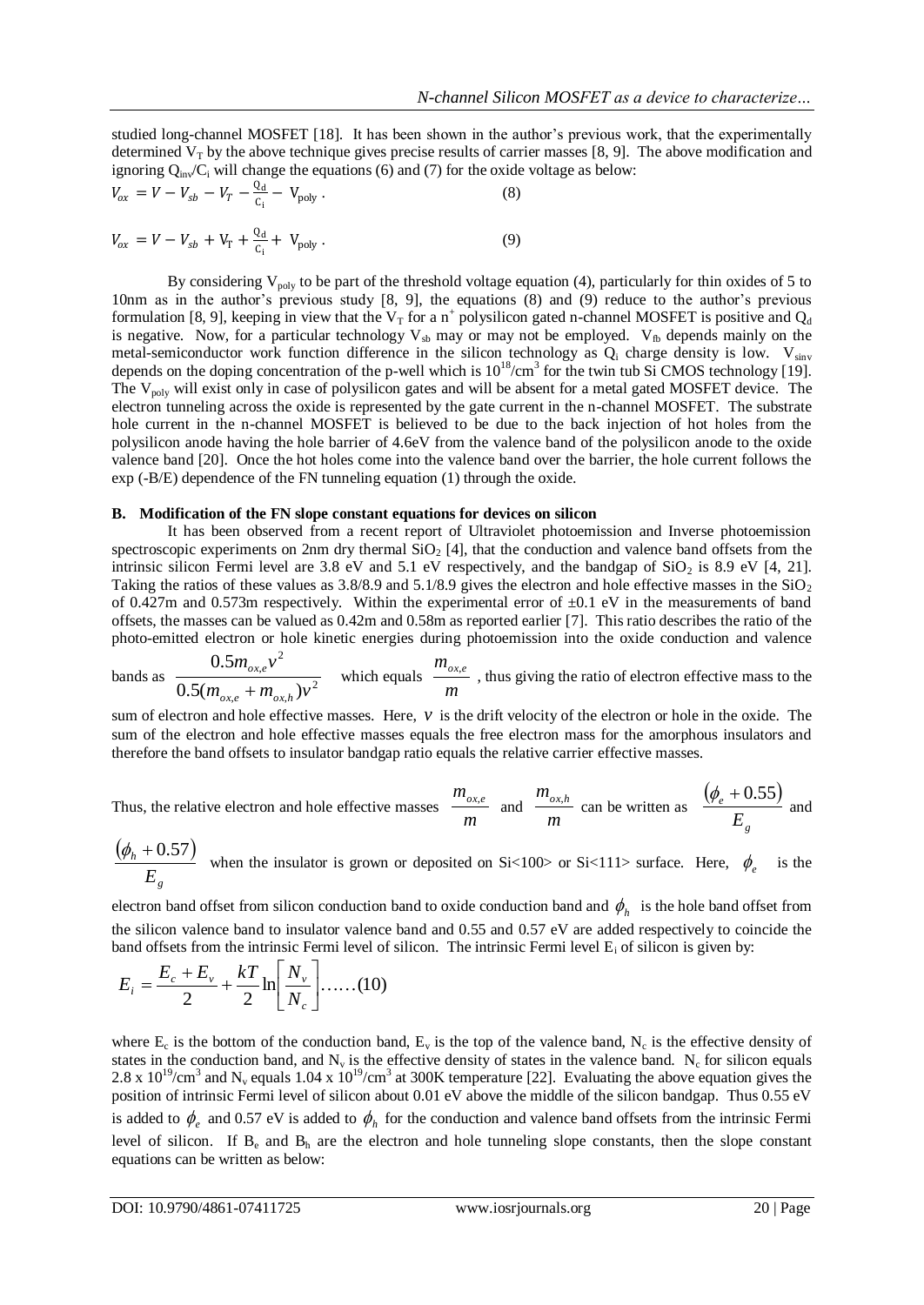$$
B_e = 6.83 \times 10^7 \left(\frac{m_{ox,e}}{m}\right)^{1/2} \phi_e^{3/2} \dots (11)
$$

$$
B_h = 6.83 \times 10^7 \left(\frac{m_{ox,h}}{m}\right)^{1/2} \phi_h^{3/2} \dots (12)
$$

Substituting for *m*  $\frac{m_{ox,e}}{m}$  and  $\frac{m_{ox}}{m}$  $\frac{m_{ox,h}}{m}$ , the equations become

$$
B_e = 6.83 \times 10^7 \left( \frac{\phi_e + 0.55}{E_g} \right)^{1/2} \phi_e^{3/2} \dots (13)
$$

$$
B_h = 6.83x10^7 \left(\frac{\phi_h + 0.57}{E_s}\right)^{1/2} \phi_h^{3/2} \dots (14)
$$
  

$$
E_g = \phi_e + \phi_h + 1.12 \dots \dots (15)
$$

The equations (13), (14), and (15) form three non-linear simultaneous equations with three unknowns that can be solved with a simple MATLAB software program or by trial and error for a given  $B_e$  and  $B_h$  values. This evaluation will result in the values of  $\phi_e$ ,  $\phi_h$  and  $E_g$ . Following this evaluation, the band offsets from the intrinsic silicon Fermi level can be obtained. Further, the carrier effective masses and the unknown bandgap of the insulator can be determined. This technique of characterizing an MIS structure is called BOEMDET by the author [9, 10]. The character of an MIS structure can thus be described by the below mentioned Table as:

|--|--|--|--|--|--|

## **C. Calculation of the corrected Slope constants B<sup>e</sup> and B<sup>h</sup>**

The corrected oxide voltages can be calculated as given in the above analysis. The slope constant B given in equation (3) is determined from the I-V characteristics using equation (1). First  $\Delta ln (J/E^2)/\Delta (1/E)$  is calculated by taking at least two points on the I-V characteristics in the FN regime at high fields utilizing the applied gate voltage. This yields the uncorrected B. Next, the corrected B is calculated by dividing  $\Delta ln(J/E^2)$  $by \Delta(1/E)$ , with E obtained from the corrected oxide voltages corresponding to the same current density J as for the uncorrected B.

## **III. Results And Discussion**

Two results are presented in this section. The first one highlights the difference between the experimental  $V_T$  obtained by finding the gate voltage axis intercept of the linear extrapolation of the  $I_D-V_{GS}$ curve at the point of maximum transconductance of a MOSFET in the linear region [18], and the theoretical  $V_T$ obtained from equation (4) which is the same as the  $I_D=0$  point of the actual  $I_D-V_{GS}$  curve in the linear region. Obviously, the experimental  $V_T$  is larger than the theoretical  $V_T$ . The second result is characterization of a MIS structure giving the band offsets, carrier masses and band gap of the insulator which is thermal  $SiO<sub>2</sub>$  in the present study.

The experimental and theoretical threshold voltage is arrived at in rows (9) and (10) in Table I, after determining the various parameters for a 50nm thick oxide from Fig.43 of reference [23]. It can be observed that the experimental  $V_T$  is obviously larger than the theoretical one based on their definitions. If the thickness of the 50nm oxide is reduced to 8.5nm [1], then the voltage drop in the oxide given by  $-Q_d/C_i$  reduces to 0.19V from 1.09 V given in row (4). The experimental  $V_T$  for the 50nm oxide with -1V substrate bias has been determined as 1.25 V as given in Fig. 43 of reference [23]. Since  $Q_d/C_i$  is -1.09 V for the same oxide, therefore  $V_T + Q_d/C_i$  becomes 0.16 as given in row (12) of Table I. This is a typical value for all the technologies with different substrate/channel doping and oxide thicknesses. Adding  $V_{poly}$  of maximum 0.97 V to this value gives the voltage correction factor to the oxide voltage equations (8) and (9) as 1.13 V. This is given in row (13) of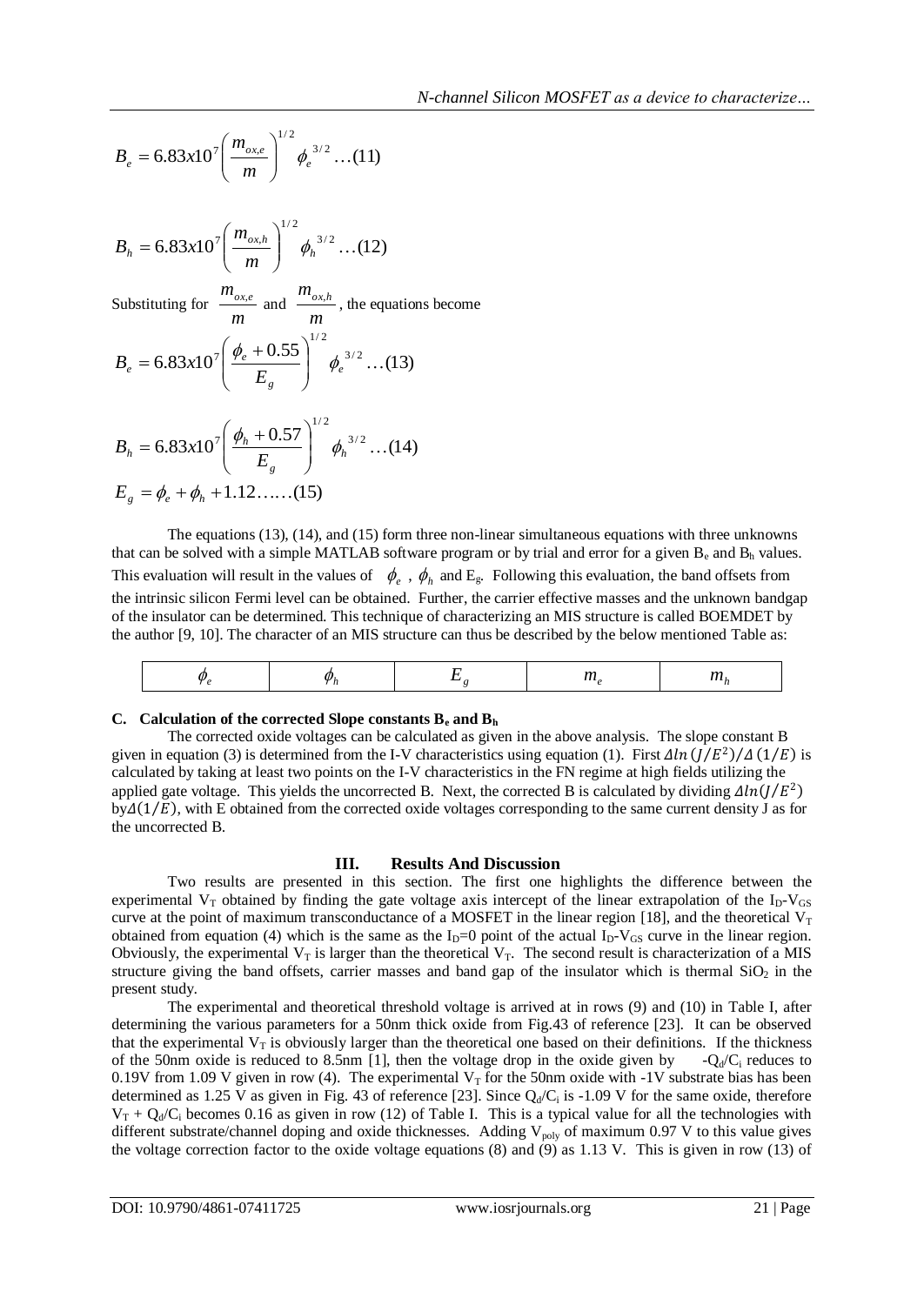Table I. This method for voltage correction has also been presented in an earlier study for electron conduction in the oxide [15].

| S.No. | Parameters                                                       | 50nm thick $SiO2$ [23]                                      | 8.5nm thick $SiO2[1]$                       |
|-------|------------------------------------------------------------------|-------------------------------------------------------------|---------------------------------------------|
| 1.    | $\psi_s = 2\psi_b = 2\frac{kT}{q}ln\left(\frac{N_A}{n_s}\right)$ | 0.7 V with $N_A = 10^{16} / \text{cm}^3$                    | 0.7V                                        |
|       |                                                                  | and n <sub>i</sub> =1.45 x $10^{10}/\text{cm}^3$            |                                             |
| 2.    | $Q_d = -\sqrt{2q\varepsilon_s N_A(\psi_s - V_{sb})}$             | $-7.55 \times 10^{-8}$ Coul/cm <sup>2</sup>                 | $-7.55 \times 10^{-8}$ Coul/cm <sup>2</sup> |
|       |                                                                  | with $\varepsilon_s = 11.9\varepsilon_0$ and $V_{sb} = -1V$ |                                             |
| 3.    | $C_i = \frac{\varepsilon_0 \varepsilon_r}{d}$                    | 6.9 x $10^{-8}$ F/cm <sup>2</sup>                           | $40.6 \times 10^{-8}$ F/cm <sup>2</sup>     |
| 4.    | $\frac{Q_d}{C}$                                                  | $-1.09V$                                                    | $-0.19V$                                    |
| 5.    | $\varphi_{ms} = -(0.55 + \psi_b)$                                | $-0.898 V$                                                  | $-0.898 V$                                  |
| 6.    | $Q_i = q.2 \times 10^{10}$                                       | $3.2 \times 10^{-9}$ Coul/cm <sup>2</sup>                   | $3.2 \times 10^{-9}$ Coul/cm <sup>2</sup>   |
| 7.    | $\frac{Q_i}{C_i}$                                                | $0.045$ V                                                   | $0.008$ V                                   |
| 8.    | $V_{fb} = \varphi_{ms} - \frac{Q_i}{C}$                          | $-0.944$ V                                                  | $-0.91V$                                    |
| 9.    | Theoretical $V_T = V_{fb} - \frac{Q_d}{C_i} + 2\psi_b$           | 0.836 V                                                     | $-0.02$ V                                   |
| 10.   | Experimental $V_T$                                               | 1.25V                                                       | 0.35 V (expected)                           |
| 11.   | Theoretical $V_T + \frac{Q_d}{C}$                                | $-0.244$ V                                                  | $-0.21$ V                                   |
| 12.   | Experimental $V_T + \frac{Q_d}{C}$                               | $+0.16 V$                                                   | $+0.16$ V (expected)                        |
| 13.   | Experimental $V_T + \frac{Q_d}{C} + V_{poly}$                    | 1.13 V                                                      | 1.13 V                                      |

| Table I. Various MOSFET parameters and their values obtained for 50nm and 8.5nm thick gate oxide to |
|-----------------------------------------------------------------------------------------------------|
| provide the theoretical threshold voltage of the MOSFET.                                            |

The gate tunneling electron current and the substrate hole current versus the applied voltage characteristics of a grounded n<sup>+</sup> polysilicon gated n-channel MOSFET [2] shown in Fig.6 of reference [2] are taken as observations  $(V_1, I_1)$ , and  $(V_2, I_2)$  and presented in Table II. There could be small errors in reading the values from a published article. Even a 0.1 V reading error has significant change in the calculated slope constant values. The slope constants for the current versus oxide voltage data at high oxide fields are calculated next, as described in the theory section followed by the calculations of band offsets, bandgap of  $SiO<sub>2</sub>$ , and the carrier effective masses in the  $SiO<sub>2</sub>$  by the BOEMDET technique [9, 10]. These observations and results are then tabulated below as Table II and Table III. The corrected oxide voltages  $V_{ox11}$  and  $V_{ox22}$  in Table II are calculated using equations (8) and (9) with the voltage correction factor given in row (13) of Table I as 1.13 V. The oxide voltages in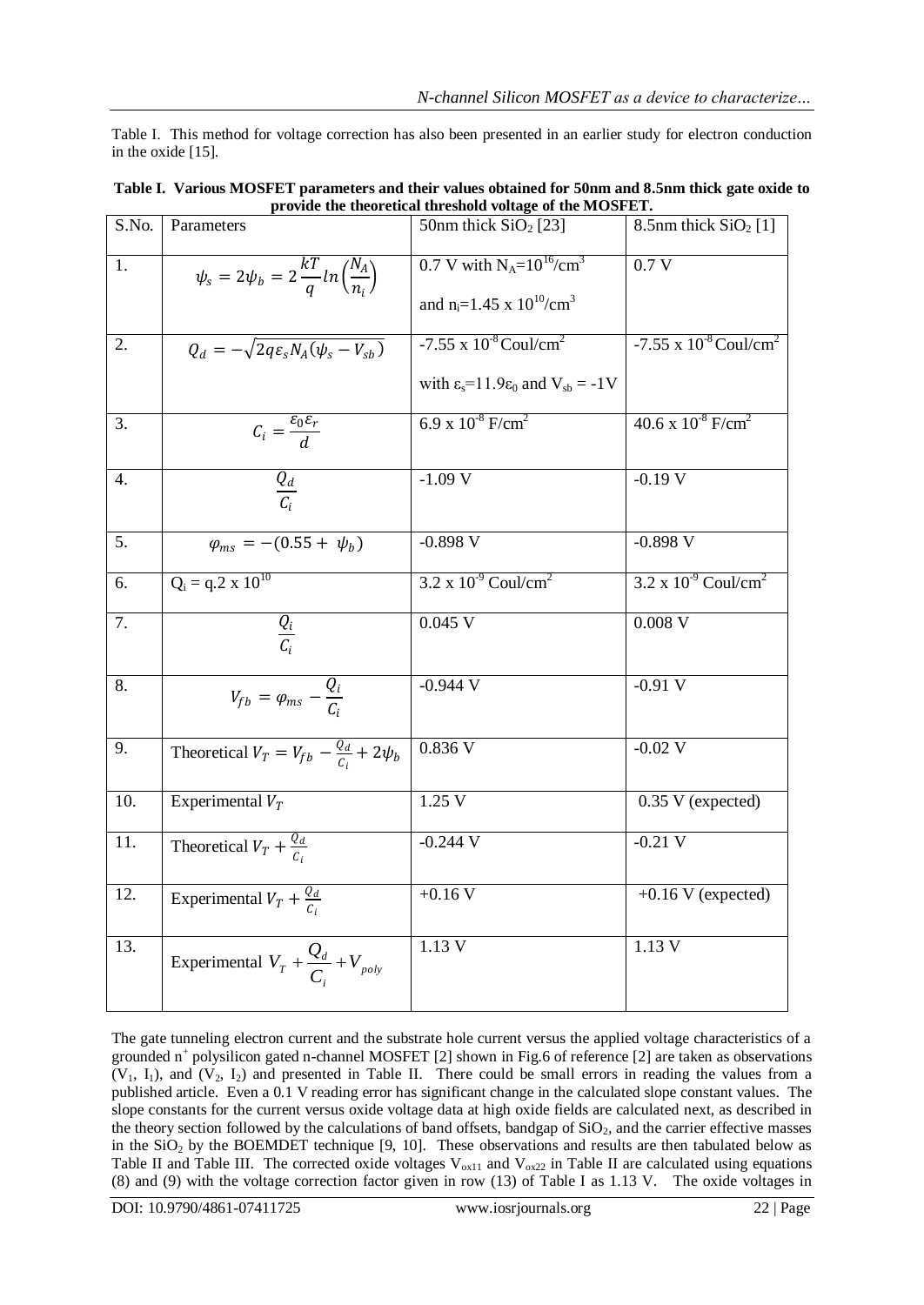Table II are accordingly corrected by 1.13 V followed by the calculation of the corrected slope constants B<sub>e</sub> and  $B_h$  as given in Section C of the theory. With these  $B_e$  and  $B_h$  values, equations (13), (14) and (15) are solved simultaneously to give the data of Table III to represent the MIS structure. For an accuracy of one decimal place the  $SiO<sub>2</sub>$  bandgap value is 8.9 eV and CB and VB band offset values are 3.2 eV and 4.6 eV. The electron and hole effective mass values are 0.42m and 0.58m to two decimal places.

**Table II. Calculated slope constants from gate tunneling electron current and substrate hole current versus oxide voltage characteristics at high oxide fields in a n<sup>+</sup> polysilicon gated n-channel MOSFET having 7.7nm thermal oxide and grounded substrate [2].**

|                | $V_1/V_{ox11}$ |            | $V_2/V_{ox22}$ | $\mathbf{I}_2$ | Slope constant  |
|----------------|----------------|------------|----------------|----------------|-----------------|
| Current Type   |                |            |                |                | $B_e$ and $B_h$ |
|                | (V)            | (A)        | (V             | (A)            | (MV/cm)         |
| Gate tunneling |                |            |                |                |                 |
| electron       | 8.0/6.87       | $10^{-8}$  | 10.0/8.87      | $10^{-5}$      | 254             |
| current        |                |            |                |                |                 |
| Substrate hole |                |            |                |                |                 |
| current over   | 8.4/9.53       | $10^{-11}$ | 11.0/12.13     | $10^{-7}$      | 505             |
| anode barrier  |                |            |                |                |                 |

## **Table III. Calculated band offsets, band gap of thermal oxide and carrier effective masses in SiO<sup>2</sup>**

| Electron Band offset.    | Hole Band Offset | $\mathrm{SiO}_2$ Bandgap $E_a$<br>(eV) | Electron effective             | Hole effective mass $mh$ |
|--------------------------|------------------|----------------------------------------|--------------------------------|--------------------------|
| $\phi$ <sub>o</sub> (eV) | $\phi_h$ (eV)    |                                        | mass $m_a$ in SiO <sub>2</sub> | in $SiO2$                |
| 3.205                    | 4.558            | 8.883                                  | 0.422m                         | 0.577m                   |

The voltage correction factor of 1.13 V has also been applied to the I-V characteristics of a n-channel MOSFET having -1V substrate bias [1, 8]. The MIS characterization for this device also resulted in similar values as given in Table III for the grounded MOSFET to the same accuracy of one decimal place for the bandgap and band offset values and two decimal places for the carrier effective mass values. This result is presented in Table IV and V below. The earlier study [1, 8] had assumed a  $V_{\text{poly}}$  of 0.9 V instead of the present 0.97 V as part of the threshold voltage of 1.25 V to give a correction factor of 1.06 V.

#### **Table IV. Calculated slope constants from gate tunneling electron current and substrate hole current versus oxide voltage characteristics at high oxide fields in a n<sup>+</sup> polysilicon gated n-channel MOSFET having 8.5nm thermal oxide and a substrate bias of -1V [1].**

| $\mu$ and $\mu$ and $\mu$ and $\mu$ and $\mu$ and $\mu$ and $\mu$ and $\mu$ and $\mu$ and $\mu$ |                |           |                |           |                      |  |
|-------------------------------------------------------------------------------------------------|----------------|-----------|----------------|-----------|----------------------|--|
| Current                                                                                         | $V_1/V_{ox11}$ |           | $V_2/V_{ox22}$ | 12        | Slope constant $B_e$ |  |
| Type                                                                                            |                |           |                |           | and $Bh$             |  |
|                                                                                                 |                | (A)       |                | (A)       | (MV/cm)              |  |
| Gate tunneling                                                                                  |                |           |                |           |                      |  |
| electron current                                                                                | 8.0/7.87       | $10^{-8}$ | 9.45/9.32      | $10^{-6}$ | 253                  |  |
| Substrate hole                                                                                  |                |           |                |           |                      |  |
| current over anode                                                                              | 9.47/11.60     | $10^{-9}$ | 11.0/13.13     | $10^{-7}$ | 509                  |  |
| barrier                                                                                         |                |           |                |           |                      |  |

# **Table V. Calculated band offsets, band gap of thermal oxide and carrier effective masses in SiO<sup>2</sup>**

| Electron Band offset. | Hole Band Offset | . .<br>$\mathrm{SiO}_2$ Bandgap $E$<br>(eV) | Electron effective             | Hole effective mass           |
|-----------------------|------------------|---------------------------------------------|--------------------------------|-------------------------------|
| $\phi_e$ (eV)         | $\varphi_h$ (eV) |                                             | mass $m_a$ in SiO <sub>2</sub> | $m_{\mu}$ in SiO <sub>2</sub> |
| 3.201                 | 4.581            | 8.902                                       | 0.421m                         | 0.579m                        |

Two different types of samples are proposed by the author for the MIS characterization. One, a pair of n-MOS and p-MOS Si devices in accumulation are used [10]. The second, an n-channel Si MOSFET device in inversion that provides both the electron and hole current [8]. It is believed that for exact calculations, a pair of MOS devices in accumulation should be preferred but it requires poly-silicon carbide gates [10]. The use of the MOSFET device will become suitable with metal gated device to remove uncertainty in  $V_{poly}$ .

The origin of the substrate current in n-MOSFETs having thin oxide from 5 to 10nm is under debate [1, 2, 20, 24]. Eitan and Kolodny were one of the first to observe substrate hole current in n-channel MOSFET having 8.5nm oxide, and attributed the hole current to the valence electron tunneling from the Si substrate having a barrier of 4.3eV from the Si valence band to the oxide conduction band [1]. DiMaria et al. proposed later that these holes originate as hot holes from the polysilicon anode. The energy for the hot holes are provided by the FN tunneling electrons from the cathode, which have a threshold average energy of about 5eV from the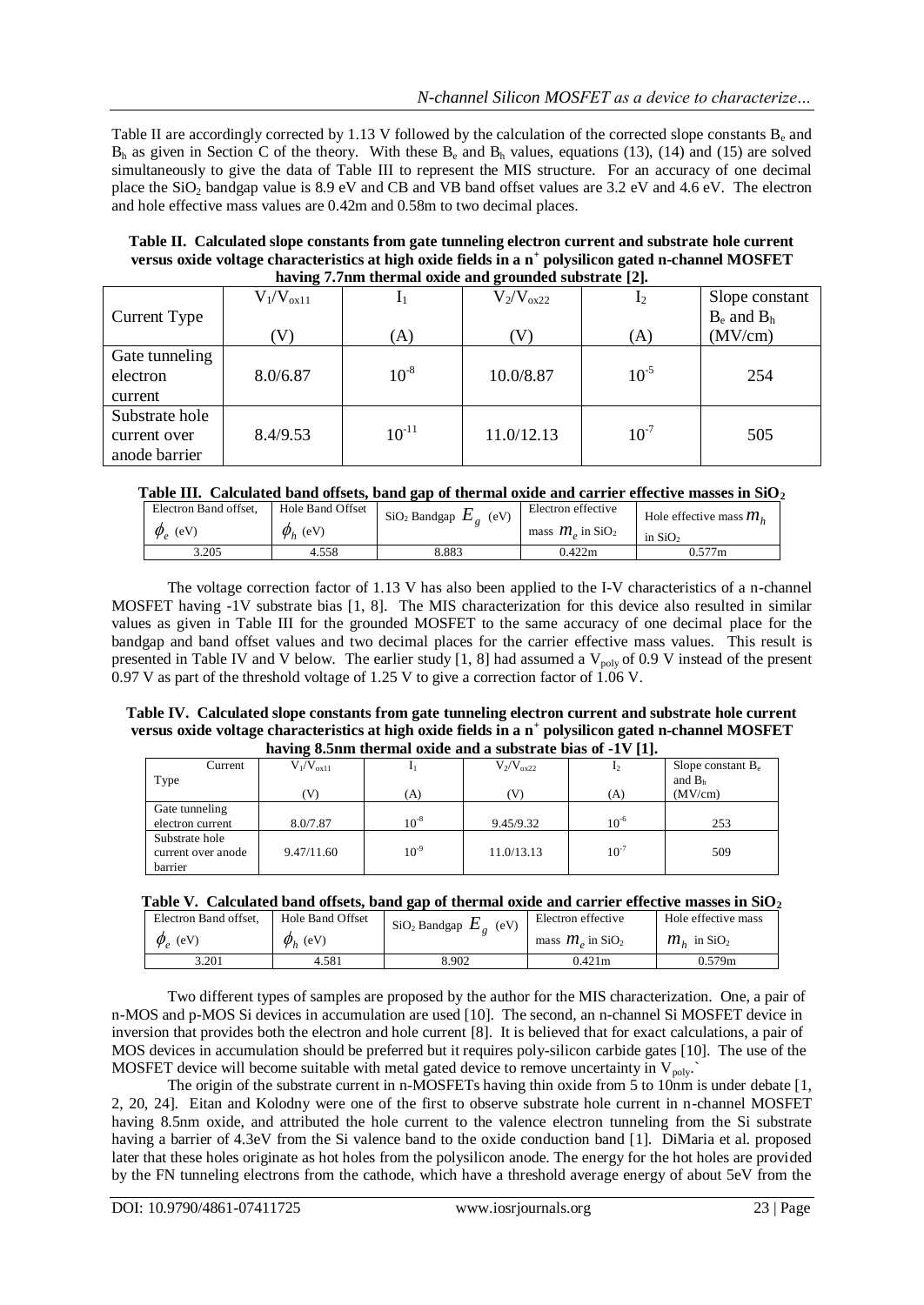bottom of the oxide conduction band. These hot holes are concluded to be back injected from the anode over the hole barrier at the Si anode for thin oxides of 5 to 10nm. In these thin oxides, the electron transport is quasiballistic, so that the maximum electron energy at the anode is independent of the oxide thickness giving a thickness independent threshold [20]. More recently, the substrate holes are experimentally shown to be generated by FN-induced photons in the polysilicon gate [2]. A report after the above, refuted this process of hole generation and concluded that the generation efficiency of photons with energy above the Si bandgap energy is  $10<sup>-4</sup>$  times smaller than that of the electron-hole pairs by impact ionization [24]. The above studies, leads the author to believe that the hot holes from the anode are back injected into the oxide over the barrier [20, 25]. After coming to the oxide valence band, the hole current follows the exp (-B/E) dependence of the FN tunneling equation (1). The calculated hole effective mass based on this dependence is exactly the same as that determined from the FN tunneling of holes observed in p-4H-SiC MOS devices in accumulation [7]. This value of hole effective mass is 0.58m for a free Fermi gas model of carriers at the emitting electrode. A value of 0.57m has been used earlier as a fitting parameter in a high frequency tunnel emitter transistor model [26]. The value is also consistent with the evidence of light holes near the top of the oxide valence band [27].

The oxide breakdown in thin oxide films of 5 to 10nm is intimately related to the substrate current due to hot holes, which is proportional to exp (-B/E) at high electric fields with the slope constant B of about 505- 509 MV/cm presented in Table II and IV. An n-channel silicon MOSFET when biased in inversion as shown in Fig. 1 results in FN tunneling of electrons from the cathode into the oxide due to the smaller electron barrier to oxide conduction band of 3.2 eV. They then arrive at the polysilicon anode, where they impact ionize and create hot holes. The hot holes inject over the hole barrier of 4.6 eV at the anode [20] and cause the substrate hole current through the oxide. Some holes are trapped in the oxide causing increase in the field at the cathode [7]. This results in larger electron current injection from the cathode into the oxide by FN tunneling followed by increased substrate current and hole trapping in the oxide. This positive feedback results in the oxide breakdown. The time-to-breakdown is therefore proportional to exp (-B/E) with the slope constant B of about 505-509 MV/cm instead of 350 MV/cm reported earlier [28]. This 1/E model of the anode hole injection [28] completely explains the oxide breakdown in thin oxide films of 5 to 10nm at high electric fields.

The knowledge of electron and hole effective masses and conduction and valence band offset values in a metal-oxide-semiconductor (MOS) device can facilitate simulation of FN tunneling currents through a MOS device at high fields. The FN onset field and the dielectric breakdown field can also be determined. The FN onset field can be obtained for a minimum displacement current density of  $10^{-8}$ - $10^{-9}$  A/cm<sup>2</sup>, and the dielectric breakdown field can be obtained for a current density of  $10^{-4}A/cm^2$ , with the above knowledge. The thermal SiO<sub>2</sub> having an electron band offset of 3.2 eV and a carrier mass of 0.42m giving a slope constant of 254 MV/cm yields a breakdown field strength of about 9.5 MV/cm in the present study. Furthermore, the onset field is the upper limit to which the oxide can work as a good insulator without injection and trapping of carriers in it. The trapping of carriers causes degradation of the oxide and reduces its reliability.

## **IV. Conclusion**

The parabolic electron and hole effective masses in the thermal oxide are determined to be 0.42m and 0.58m for a free Fermi gas model of carriers at the emitting electrode. For this, a grounded Si n-channel MOSFET and a MOSFET with -1 V substrate bias are utilized. These carrier masses are related to the band offsets in SiO<sub>2</sub>/Si<100> MOS devices accurately though the MOSFET model. To an accuracy of one decimal place, the SiO<sub>2</sub>/Si<100> conduction band and valence band offsets are calculated to be 3.2 eV and 4.6 eV respectively. The  $SiO<sub>2</sub>$  bandgap is calculated to be 8.9 eV. A MOSFET can be utilized to characterize MIS structures with other insulating materials having negligible bulk traps or having bulk traps and exhibiting FN conduction at high electric fields with the limitation that only 5 to 10nm thick insulator can be used. The formulated oxide voltages utilizing experimental threshold voltages are considered more accurate for the characterization. Also, the 1/E model of the anode hole injection over the hole barrier of 4.6 eV completely explains the oxide breakdown in thin oxides of 5 to 10nm having a slope constant of about 505-509 MV/cm.

#### **References**

- [1]. B. Eitan and A. Kolodny, "Two components of tunneling current in metal-oxide-semiconductor structures", Appl. Phys. Lett., vol. 43, pp. 106-108, Jul. 1983.
- [2]. M. Rasras, I. DeWolf, G. Groeseneken, B. Kaczer, R. Degraeve, and H.E. Maes, "Photo-carrier generation as the origin of Fowler-Nordheim-induced substrate hole current in thin oxides", IEEE, Trans. On Electron Devices, vol. ED-48, pp. 231-238, Feb. 2001.
- [3]. C.M. Tanner, Ya-Chuan Perng, C. Frewin, S.E. Saddow, J.P. Chang, "Electrical performance of Al<sub>2</sub>O<sub>3</sub> gate dielectric films deposited by atomic layer deposition on 4H-SiC", Appl. Phys. Letters, vol.91, 203510-1 to -3, Nov. 2007.
- [4]. E. Bersch, S. Rangan, R.A. Bartynski, E. Garfunkel, E.Vescovo, "Band offsets of ultrathin high-K oxide films with Si", Physical Review B, vol. 78, pp.085114-1 to 10, 2008.
- [5]. R.K.Chanana, K.McDonald, M.Di Ventra, S.T.Pantelides, L.C.Feldman, G.Y.Chung, C.C.Tin, J.R.Williams, R.A.Weller, "Fowler-Nordheim hole tunneling in p-SiC/SiO<sub>2</sub> structures", Appl. Phys. Lett., vol. 77, pp. 2560-2562, Oct. 2000.
- [6]. M. Lenzlinger and E.H. Snow, "Fowler-Nordheim tunneling into thermally grown SiO<sub>2</sub>", J. of Applied Physics, vol. 40, pp. 278-283, Jan. 1969.